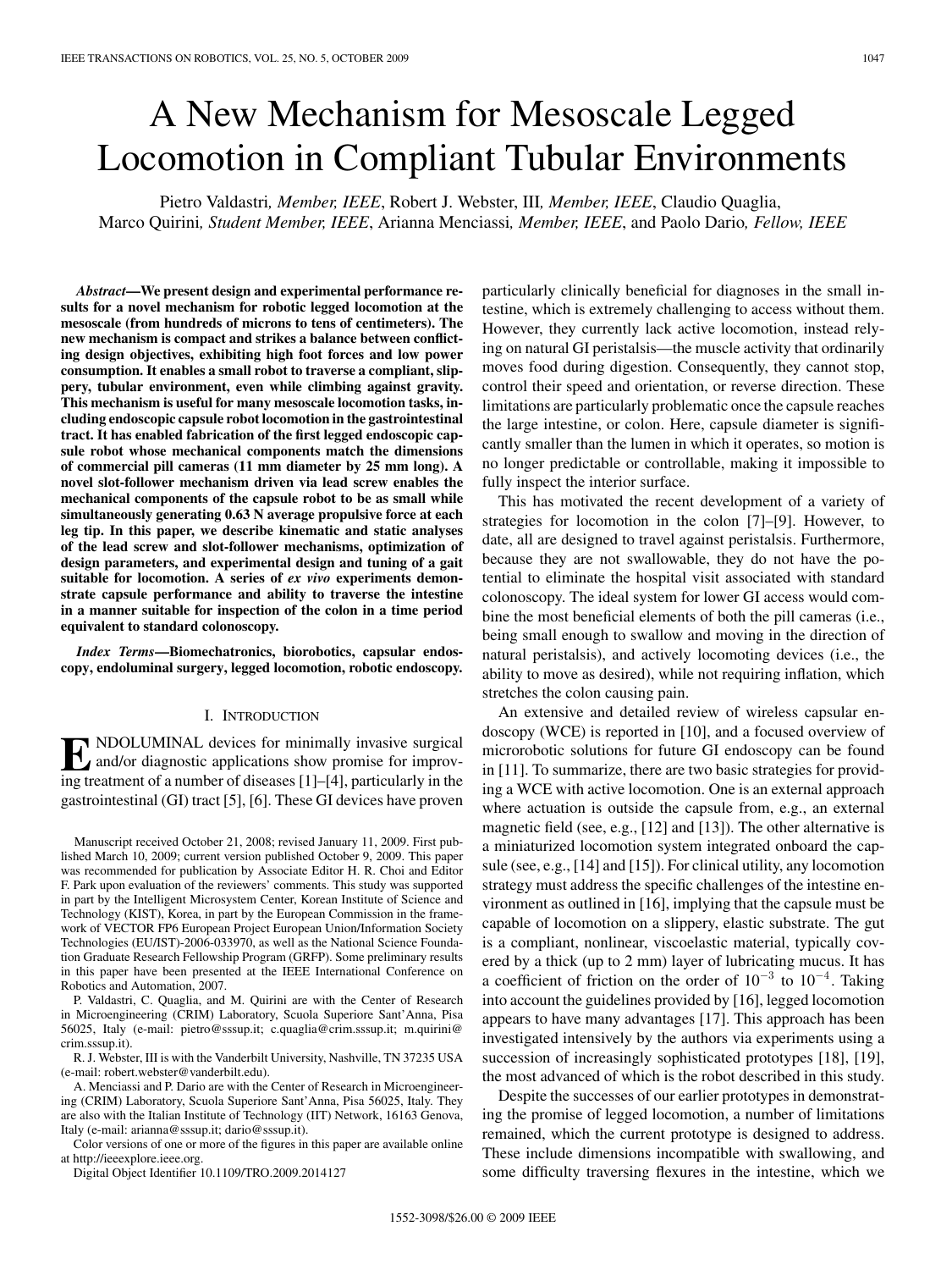

Fig. 1. Prototype of 12-legged endoscopic capsular robot. The plastic rear module contains a battery power supply, and will be optimized and miniaturized in future studies.

hypothesize was due to both capsule size and leg placement. The new design that is the subject of this paper is significantly smaller; its mechanical components now match the dimensions of commercial pill cameras. It also has 12 legs that are axially nearer the center of the capsule to enhance turning. Leg tips, when open, are now also nearly equally radially offset from one another, which aids in tissue distention (improving camera images) and enhances locomotion (providing more evenly distributed points of contact with the intestine). This new 12-leg design, pictured in Fig. 1, features two leg sets (LS) of six legs each. In this paper, we expand upon initial design work reported in [20] and also describe the fabricated prototype and a number of validation experiments using it. This design is an important step toward an eventual pill-based colonoscopy system, mechanically enabling legged locomotion in a pill-sized device for the first time, and including enough legs to uniformly distend collapsed colon tissue, enhancing visualization and locomotion efficiency.

## *A. Contribution*

Our novel and recently patented [21] slot-follower/lead screw mechanism contributes the state-of-the-art in mesoscale robotic locomotion, providing a compact and powerful means of coupling actuators to sets of legs. We also contribute a tuned gait profile suitable for high-quality locomotion in slippery and deformable environments. In terms of medical capsule robot technology, we contribute a design and fabricated prototype (Fig. 1) that increases the maximum number of legs to 12, while (perhaps even more importantly) reducing it toward a swallowable size. We also contribute analysis that permits optimization of our mechanism based on design specifications. Experimental contributions include: 1) verification of prototype performance in comparison to design specifications; 2) demonstration that additional legs are useful for uniform distension of deflated colon tissue; 3) determination of gait parameters that enable rapid, efficient, and high-quality locomotion in the GI tract; and 4) assessment of capsule locomotion capability in realistic scenarios similar to conditions that would be encountered *in vivo*.

# II. DESIGN SPECIFICATIONS AND OVERVIEW

The size, speed, and safety requirements for any capsule robot are primarily determined by medical considerations. These are obtained from physicians in terms of general objectives. Such objectives can then be taken into account when considering capsule design.

## *A. Medical Considerations*

Medical considerations for capsule robot design include:

- 1) *Size.* Ideally, a capsule robot should be small enough to swallow. However, "swallowable" is somewhat challenging to define, because the maximum swallowable size varies from person to person. However, since commercial pill cameras (e.g., the Given Imaging PillCam which is 11 mm in diameter and 26 mm long [22]) have been used in extensive clinical testing, any device that matches their dimensions can be considered swallowable.
- 2) *Speed.* A standard colonoscopy is completed in approximately 20 min to 1 h [23]. It is desirable for a locomoting robot to travel through the colon in a similar time period.
- 3) *Safety.* Contact with the walls of the colon should cause no more damage than a standard colonoscope.
- 4) *Pain reduction.* Air insufflation during standard colonoscopy causes abdominal pain for the patient. For this reason, the capsule should have a locomotion system able to propel it without insufflation.
- 5) *Functionality.* Physicians must be able to visually observe the interior of the colon. More advanced goals include obtaining biopsies and delivering treatments directly. In this paper, we focus on the basic inspection goal.

# *B. Design Considerations*

We take the earlier medical objectives into account in determining design specifications for the capsule robot. One design consideration is the number of legs the capsule should include. It seems desirable to maximize the number of legs, since more legs distribute the force needed to propel the capsule over more points of contact, reducing individual foot forces. This will improve propulsion by reducing the impact of single-foot slippage and also make each foot gentler to the colon wall. A larger number of legs will also distend the colon more uniformly and improve visualization of the inner surface. We note that leg design (e.g., knee and foot shape, position, and materials) has been extensively treated in prior works, and refer the interested reader to [18], [19], and [24].

Another important design consideration is actuator selection. Experience in testing and modeling legged capsules [25] indicates that for a 12-legged capsule robot design, as described in the following sections, approximately 2/3 N for each individual foot will be sufficient to propel the capsule along the colon. There is a relatively long lever arm outside the capsule compared to that within, so this force requirement implies that actuators must be both powerful and compact. A dc brushless motor (SBL04-0829, Namiki Precision Jewel, Inc.) was identified in [18] as suitable actuator for similar design requirements on a previous capsule prototype. The motor has an external diameter of 4 mm and a total length of 16.2 mm (gearhead included), with a maximum output torque of 0.058 mN·m before the 79:1 gearhead (PG04-79).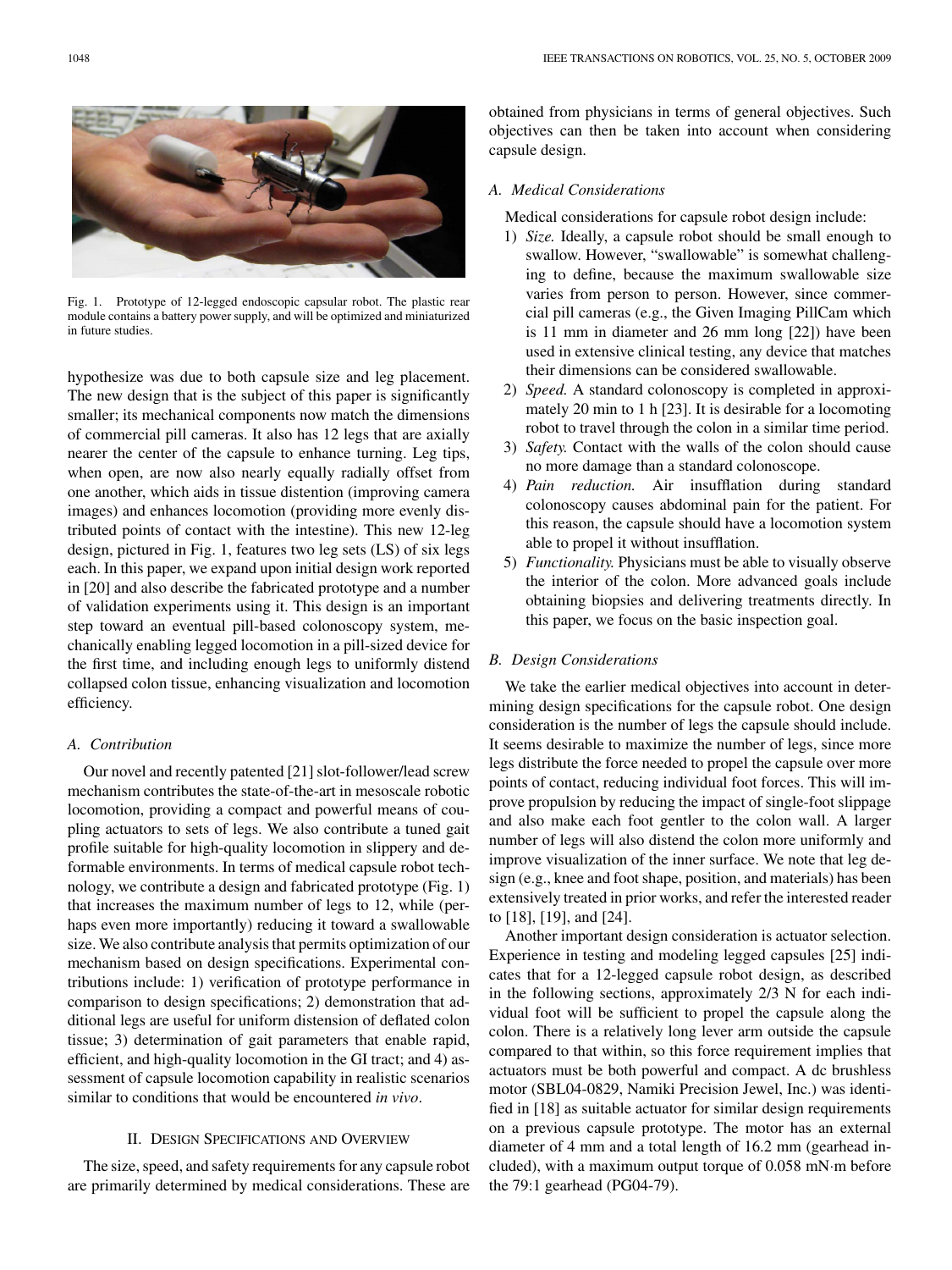

Fig. 2. Isometric view of the 12-legged capsule.

Once the legged concept, number of legs, and actuators have been evaluated, the next set of considerations involve the placement of the legs on the surface of the capsule and the gait that they should utilize. It has been shown that successful locomotion is possible with two LS, one near the front and one near the rear of the capsule [19]. We adopt this general strategy, only we place the LS closer to one another, which is expected to improve the capsule's angular maneuverability. The rear LS has the primary function of producing thrust force, while the front LS is used for the dual purposes of bracing the capsule against unwanted backward motion as rear legs retract and also to help propel the capsule around curves. Fig. 2 illustrates our novel capsule design with its two LS. This choice implies the use of two dc brushless motors, in order to move the two LS independently. Designing capsule gait then involves choosing relative frequencies and phases of the two LS, as described in Section VI-A.

Radial leg tip position must also be considered for optimal locomotion and distention of tissue. Our experimental testing has revealed that legs should open to a diameter of approximately 30–35 mm to suitably engage the colon wall without damaging it. It seems desirable to place leg tips at equal angular spacings around this circle to improve tissue engagement and locomotion ability of the capsule. We do so, as shown in the end-on view of the capsule in Fig. 3. Fig. 4 shows how we achieve this by angling the legs around the motors within the capsule to engage the nuts. The only exception to equal angular placement of leg tips are the legs farthest from the motors (nearest the horizontal plane in Fig. 3). These four legs were shifted away from the horizontal plane by  $4°$  each (only 1.1 mm tip displacement from ideal position), to prevent them from interfering with one another when folded into the capsule.

Fig. 4 illustrates the internal mechanics of the capsule. Each motor actuates one set of legs by driving a gear attached to a miniature lead screw. As the screw spins, it translates the nut



Fig. 3. Front view of the capsule showing a 32-mm-diameter circle, which is suitable for engaging and distending—but not perforating—the colon wall. Note that the 12 leg tips are approximately evenly distributed around the circle.



Fig. 4. Side view of the capsule with the capsule body hidden to reveal internal components.

linearly. A leg holder (see Fig. 5) is fixed to the nut with a pin that permits it to rotate as the nut moves. At the capsule wall is another pin, inserted into a slot in the leg holder (this is the slotfollower part of the mechanism). As the nut translates axially up and down along the lead screw, the set of legs makes a stride. All six legs at a given end of the capsule are attached to one nut, and all simultaneously open and close as the nut translates.

## III. KINEMATIC ANALYSIS AND OPTIMIZATION

While there are many constraints to consider when designing the slot-follower mechanism, there remain a family of possible solutions for link lengths, as well as some freedom of leg placement on the capsule exterior.

We present a solution here that strikes a balance between competing design objectives (e.g., force capability at leg tips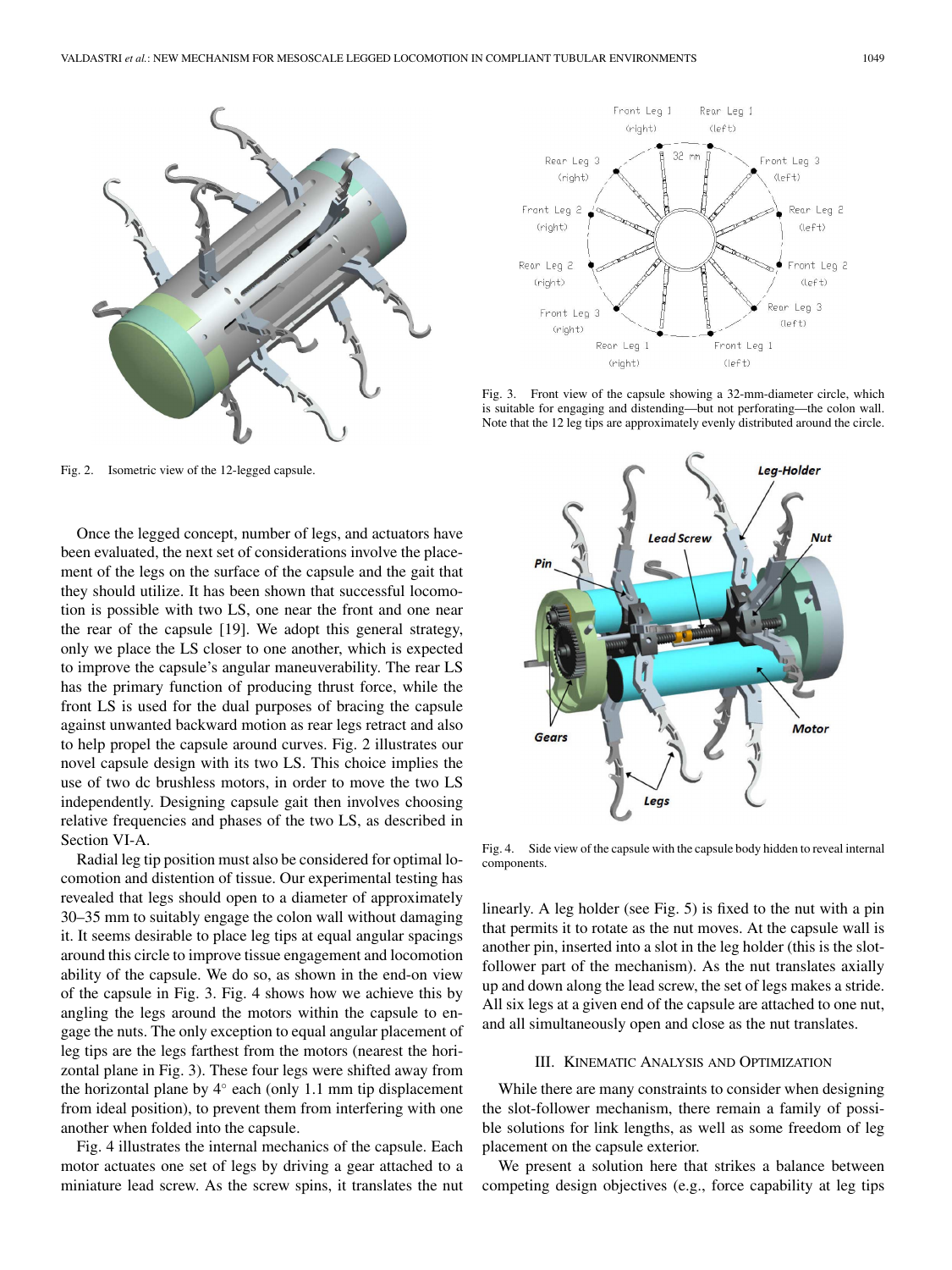

Fig. 5. Side view of the slot-follower mechanism showing its design parameters.

versus overall screw length), while optimizing leg opening angles. However, as will be discussed in Section VIII, we note that optimization of the mechanism for other design objectives is also possible. The design constraints for our capsule robot are as follows:

- 1) The overall size of the locomotion unit must be at most 11 mm diameter by 26 mm in length, matching the size of commercial pill cameras to ensure swallowability.
- 2) Leg opening angles must be at least  $110<sup>°</sup>$  to permit good contact with the colon wall [19].
- 3) The maximum force at each foot should be approximately 2/3 N as indicated by the aggregate pulling force noted in [25], meaning that the pins in the leg holder must be sufficiently far apart.
- 4) Legs must all simultaneously retract within the capsule when in the closed position so that the capsule can be swallowed.
- 5) All components must be sufficiently large and strong enough to withstand the forces they will experience.
- 6) The capsule should have two degrees of freedom (two independent LS - to enable our general locomotion strategy), and thus must contain two motors.

Fig. 5 shows the geometry of the slot-follower mechanism. While each of the two nuts (one at each end of the capsule) hold six legs, the dimensions of only three on one side of the nut need to be designed because the other three on the opposite side are identical copies of the first three, rotated by 180<sup>°</sup> about the central lead screw axis. The first design decision is the length of  $\overline{OC_i}$ ,  $i \in \{1, 2, 3\}$ , because many of the aforementioned constraints influence it. While constraint 3) provides a test for minimum possible lengths of  $OC_i$ , it is generally desirable to make each  $\overline{OC_i}$  as long as possible to reduce mechanism internal forces. Too long, however, and constraint 2) is violated (as will be further described shortly). In the presence of size constraints 1) and 5), we choose the longest feasible lengths for the  $\overline{OC_i}$  values and proceed with further analysis using these fixed values.

The  $\overline{AD}$  distance will be the same for all legs at a given end of the capsule, because all are attached to the same nut. The maximum possible  $\overline{AD}$  distance, fixed by constraints 1) and 5), is approximately 6.2 mm. The  $\overline{OD_i}$  distances may be selected to



Fig. 6. (a) With  $\overline{OD} \leq \overline{AD}/2$ , the leg will fold completely inside the capsule body, as indicated by the dark line. (b) If  $\overline{OD} > \overline{AD}/2$  the leg will not close fully within the capsule.



Fig. 7. This plot shows the permissible  $\overline{AD}$  and  $\overline{OD_i}$  combinations, providing a design tool for both leg opening angles and leg placement positions on the outside of the capsule body. The points above the plane that lie on the surfaces do not violate constraint 2). Additionally, all three legs must share a common  $\overline{AD}$  (total nut travel) dimension.

place the legs at desired positions on the outside of the capsule, but  $\overline{OD_i}$  must be no more than  $\overline{AD}/2$ , as illustrated in Fig. 6.

The values  $\overline{AD_i}$ ,  $\overline{OD_i}$ ,  $\overline{OC_i}$ , and  $\xi_i$  are related by the law of cosines

$$
\xi = \cos^{-1}\left(\frac{\overline{AD} \cdot \overline{OD} - \overline{OC}^2 - \overline{OD}^2}{\sqrt{((\overline{AD} - \overline{OD})^2 + \overline{OC}^2)}\sqrt{(\overline{OD}^2 + \overline{OC}^2)}}\right)
$$
(1)

Fig. 7 explores permissible  $\overline{AD}$  and  $\overline{OD_i}$  combinations. The regions above the plane do not violate constraint 2), and any set of points that share a common  $\overline{AD}$ , are on the three surfaces, and are above the plane may be used to select  $\overline{OD_i}$  values. Selection of  $\overline{OD_i}$  is equivalent to selecting the position on the outside of the capsule where the legs will be attached. We choose them to maximize the angle to which the legs can open  $(\xi_i)$ , meaning  $OD<sub>i</sub> = AD/2$ . All the resulting calculated values are listed in Table I.

## IV. FORCE ANALYSIS AND LEAD SCREW DESIGN

The actuation mechanism described earlier was dimensioned in conjunction with a consideration of the force requirements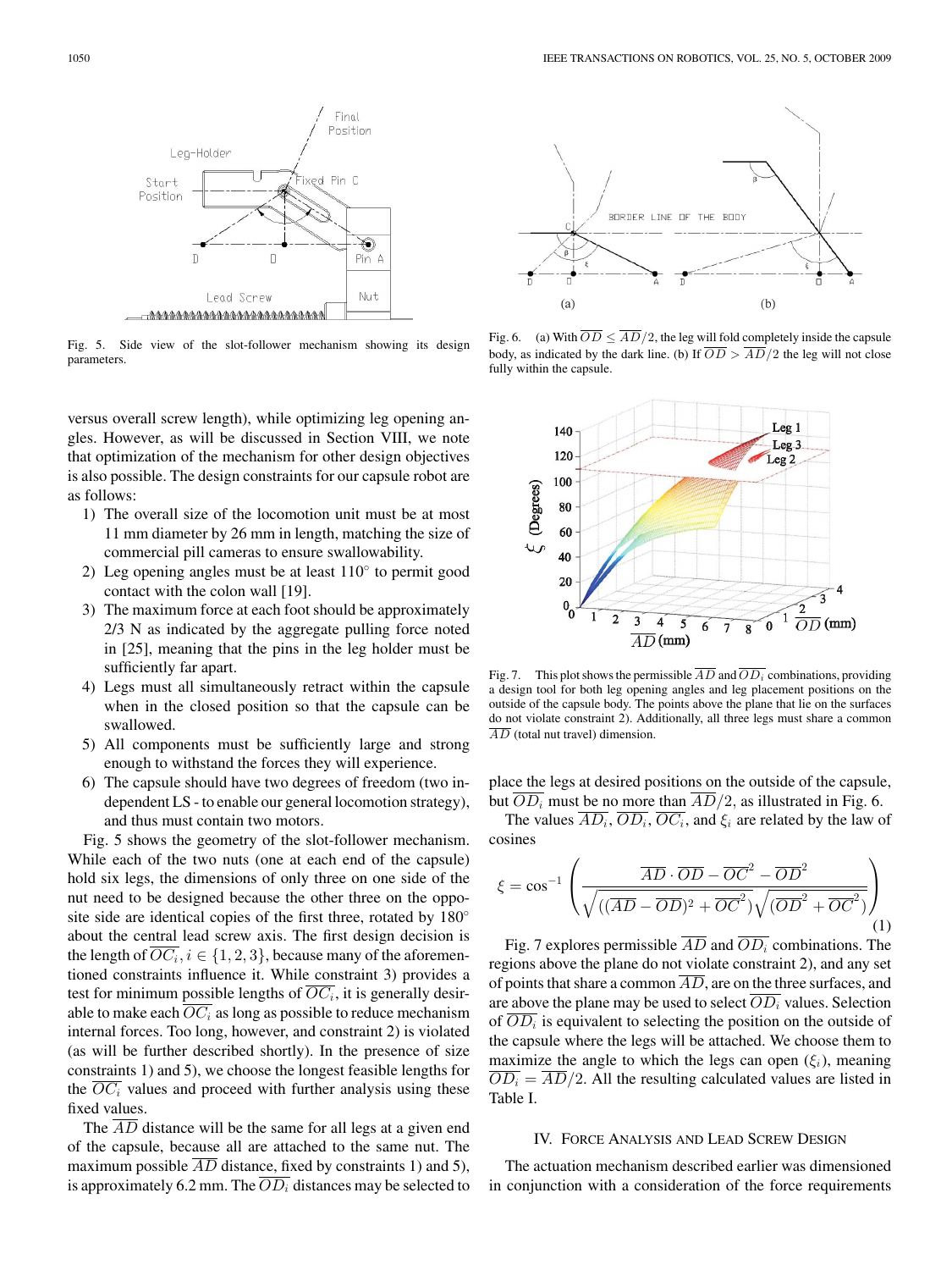TABLE I PARAMETERS OF SLOT-FOLLOWER MECHANISM

|                      | $Leg\ 1$ | Leg 2  | Leg~3  |
|----------------------|----------|--------|--------|
| $AD$ [mm]            | 6.20     | 6.20   | 6.20   |
| $\overline{OC}$ [mm] | 2.03     | 1.50   | 1.96   |
| $\overline{OD}$ [mm] | 3.10     | 3.10   | 3.10   |
| $\epsilon$ [°]       | 113.57   | 128.37 | 115.32 |
| $\beta$ [°]          | 146.78   | 154.19 | 147.66 |



Fig. 8. Free-body diagram of the mechanism showing forces and torques.

at the leg tips. Here, we provide an analysis of the forces and torques in all parts of the lead screw/slot-follower mechanism, to ensure that the actuators are capable of providing the desired foot forces F.

#### *A. Converting Foot Force to Lead Screw Force*

As mentioned previously, we estimate  $F = 2/3$  N/ft as the desired force at each foot. Each foot force produces a reaction force at the nut (amplified by the lever between the pins, as shown in Fig. 8) of

$$
R_i = F \frac{b_{i,\max}}{a_i}, \qquad i \in \{1, 2, 3\}.
$$
 (2)

The values  $b_{i,\text{max}}$  are the maximum possible lever arms between the pin at the capsule wall and the tip of the leg. The value of  $b_{i, \text{max}}$ , as well as the position of the nut when it occurs are somewhat involved calculations, and are detailed in the Appendix of [20]. For current purposes, it is enough to say that they will be in the range of 11.7–12.2 mm, depending on the leg.

The summation of these six reaction forces on the nut

$$
W = 2\sum_{i=1}^{3} (R_i)
$$
 (3)

is the total linear force that the lead screw must provide when the legs are in their worst-case configurations and simultaneously loaded with maximum foot forces. Note that this configuration is not quite physically realizable, since the legs open at different rates due to the different  $\overline{OC}$  distances. Therefore, all feet cannot simultaneously achieve their longest possible lever arms. However, considering the law of cosines given in Section III with (2) as written, the calculation is conservative. It will yield

TABLE II DESIGN PARAMETERS OF THE LEAD SCREW

| $T \left[ mNm \right]$ | 3.64  | $d_m$ [mm]              | 1.00  |
|------------------------|-------|-------------------------|-------|
| $R_1$ [N]              | 3.59  | $L \; [mm]$             | 0.25  |
| $R_2$ [N]              | 5.07  | $\alpha_n$ <sup>o</sup> | 14.44 |
| $R_3$ [N]              | 3.75  | $\mu$                   | 0.25  |
| W[N]                   | 24.81 |                         |       |

a slightly higher torque required from the actuators than will be required in the worst-case physically realizable configuration.

The torque that must be applied to the lead screw to overcome W is given by the standard lead screw equation

$$
T = \frac{Wd_m}{2} \frac{\mu \pi d_m + L \cos \alpha_n}{\pi d_m \cos \alpha_n - \mu L}
$$
 (4)

where  $d_m$  is the pitch diameter of the screw,  $\mu$  is the coefficient of friction between the lead screw and the nut,  $\alpha_n$  is the crosssection angle of the thread (measured in a plane perpendicular to the helical profile of the screw), and  $L$  is the axial pitch of the screw. The lead screw is connected to the dc brushless motor through a gear reduction with a ratio of 0.425, as shown in Fig. 4.

#### *B. Lead Screw Design*

The lead screw has three parameters that may be designed to meet the device specifications: the pitch diameter  $d_m$ , the axial pitch  $L$ , and the coefficient of friction  $\mu$ . It is desirable to use standard screw sizes to simplify manufacture of the nut, since it is possible to purchase standard taps to cut the internal threads of the nut for standard screw sizes. Each standard  $d_m$  size has a corresponding pitch. The coefficient of friction can be designed by choosing appropriate materials for the nut and lead screw. For example, a steel–steel surface has a coefficient of 0.12–0.42, depending on lubrication [26].

As the best possible tradeoff between size, speed, and force, we selected a 1-mm-diameter lead screw ( $d_m = 1$  mm), with the standard pitch of 0.25 mm per turn. To minimize wear and increase operative lifetime of the mechanism, steel was chosen as material for both the nut and the lead screw. All the selected design parameters and resulting calculated values for our capsule are listed in Table II.

Under unloaded conditions, the motor can drive the nut with a theoretical speed of 36 mm/min. Since one opening and closing cycle requires two travels of the nut over its 6.2 mm range, one unloaded leg cycle can be completed in approximately 21 s. Under full load (0.66 N per leg), the legs will move rather slowly, at 17.25 mm/min. In this case, one leg cycle can be completed in approximately 43 s. However, the legs are never expected to simultaneously reach full load, even when engaging the colon wall, and there will be large portions of their duty cycle when  $b$  is small or there is no foot–tissue contact. Thus, the average foot force over the full stride is far less than 0.66 N, meaning that the nut should ordinarily be capable of moving at higher speeds. Note also that all calculations in this paper are based on considering rigid legs, and will be conservative if flexible legs are used. The legs of the capsule prototype are flexible (made of nitinol, an alloy of nickel and titanium, as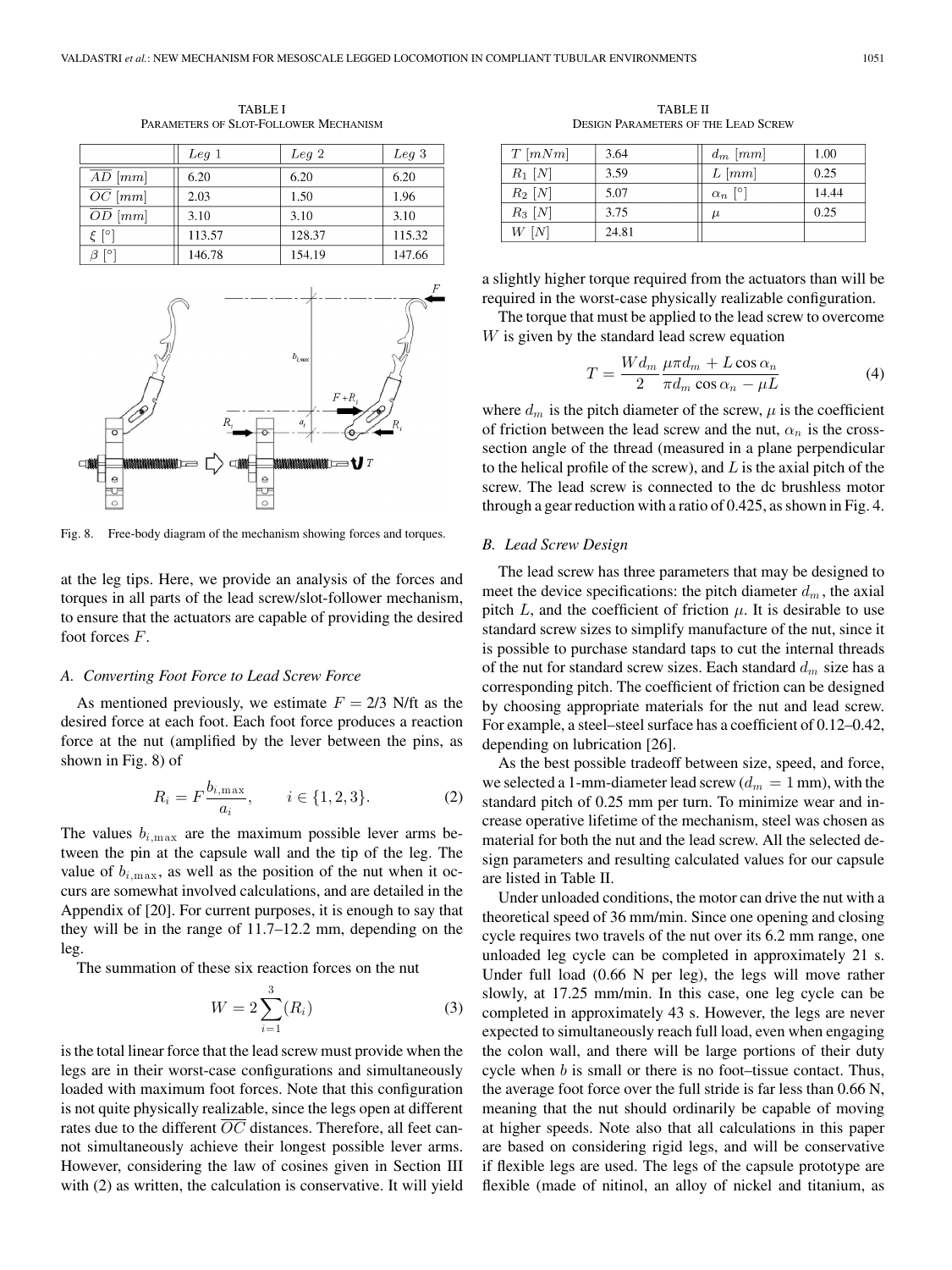in [18]), and are provided with a flexure-based joint at the knee. We note that our estimate of required foot forces takes both leg flexibility and the knee joint into account, since it is based on experimentation with similar jointed legs, and both prior and current experimental studies show that these legs do not interfere with the capsule's ability to locomote. The flexibility of the knee can only be beneficial, making our all calculations conservative and reducing all internal mechanism forces calculated in this paper, further improving capsule speed.

# V. FABRICATION

The 12-legged capsule design, as described in the previous sections, required machining and assembly of more than 70 high-precision components. Almost all these components were fabricated in-house using a microwire electrical discharge machine (EDM) (AP 200L, Sodick, Japan), a sink EDM (Micro Sink, Sarix, Switzerland), and a five-axis micro-CNC machining center (HSPC, KERN GmbH, Germany).

Capsule components were fabricated using these machines as follows:

- 1) *Capsule body.* Ergal, an aluminum alloy, was selected as the fabrication material for the capsule body in order to obtain a precise and solid structure. We note however, that polymeric materials, such as polyether ether ketone (PEEK), could be considered in future capsules as an alternative, enhancing biocompatibility. Final dimensions of capsule body were 25 mm in length and 11 mm in diameter, as designed. The capsule body was fabricated using the micro-CNC.
- 2) *Legs.* For adaptability to the environment, legs must withstand a significant local deformation without failure. Thus, we used a superelastic nitinol to fabricate legs, and each was equipped with a flexible knee (0.07 mm in thickness). During leg opening, each knee flexes, adapting to different diameters (ridges) within the colon. The hooked round tip is able to approach the tissue without damage to the mucosa, as demonstrated by *in vivo* test results reported in [19]. Furthermore, a detailed analysis and optimization of leg design for legged locomotion inside the human bowel is reported in [24]. Legs were fabricated from sheets of nitinol using the microwire EDM described earlier. These parts could also have been fabricated with a laser cutting technique.
- 3) *Leg holders.* Each leg snaps into a rectangular groove in its leg holder. Since leg holders require a high level of precision, strength, and wear resistance, they were fabricated from steel using both the EDM machines listed earlier. Alternate techniques were not applicable in this case, since the leg holders have complex internal geometry.
- 4) *Gears.* The gears that couple the motor shafts to the lead screws were made from bronze to achieve low friction, and profiles were cut with a microwire EDM. A microwire EDM or a gear hob can be used to fabricate these parts. Two commercial steel lead screws were modified by microwire EDM to create a flat protrusion at one end that was inserted into the gear.



Fig. 9. Assembled 12-legged capsule. The black dome simulates the volume of a snap-on vision system for capsular endoscopy.

- 5) *Nuts.* The nuts that travel along the lead screws and apply forces to the leg holders have complex shapes. Due to their complexity, they were fabricated in a multistep procedure involving all of the machining techniques listed earlier.
- 6) *Caps.* Four caps were fabricated using the micro-CNC. Two of them are used to fix the position of the motors relative to the screws, and ensure proper gear positions. The other two, placed at the ends of the capsule, are designed to accommodate control electronics.

The assembled device is shown in Fig. 9. All the water- and moisture-sensitive components, such as electronic circuitry and connectors, were sealed inside proper housings in the capsule by using bicomponent epoxy glue. Proper waterproofing was assessed by immersing and operating the capsule in fresh water.

# VI. CONTROL SYSTEM

The capsule uses an open loop motion coordination scheme defined by several gait parameters to determine desired leg opening angles as a function of time. The actual leg opening angles are then servoed to the desired leg opening angles using closedloop low-level motor control. We begin by describing the basic gait, and then discuss implementation.

## *A. Gait Description*

In order to propel a legged capsule equipped with two independent LS, we defined a gait cycle. A typical example is shown in Fig. 10. In this gait cycle, rear legs are primarily responsible for propulsion, while front legs are primarily responsible for bracing the capsule against backward motion. Here,  $\lambda_1$  and  $\lambda_2$ are the average initial angles of the front and rear LS, respectively, measured from the capsule body at the beginning and end of a stride. The angles  $\alpha_1$  and  $\alpha_2$  are the average angles of the front and rear LS, respectively, measured from  $\lambda_1$  and  $\lambda_2$ .

Note that when the offset angles  $\lambda_1$  and  $\lambda_2$  are not zero, legs will not close completely. This can be used to reduce stride time,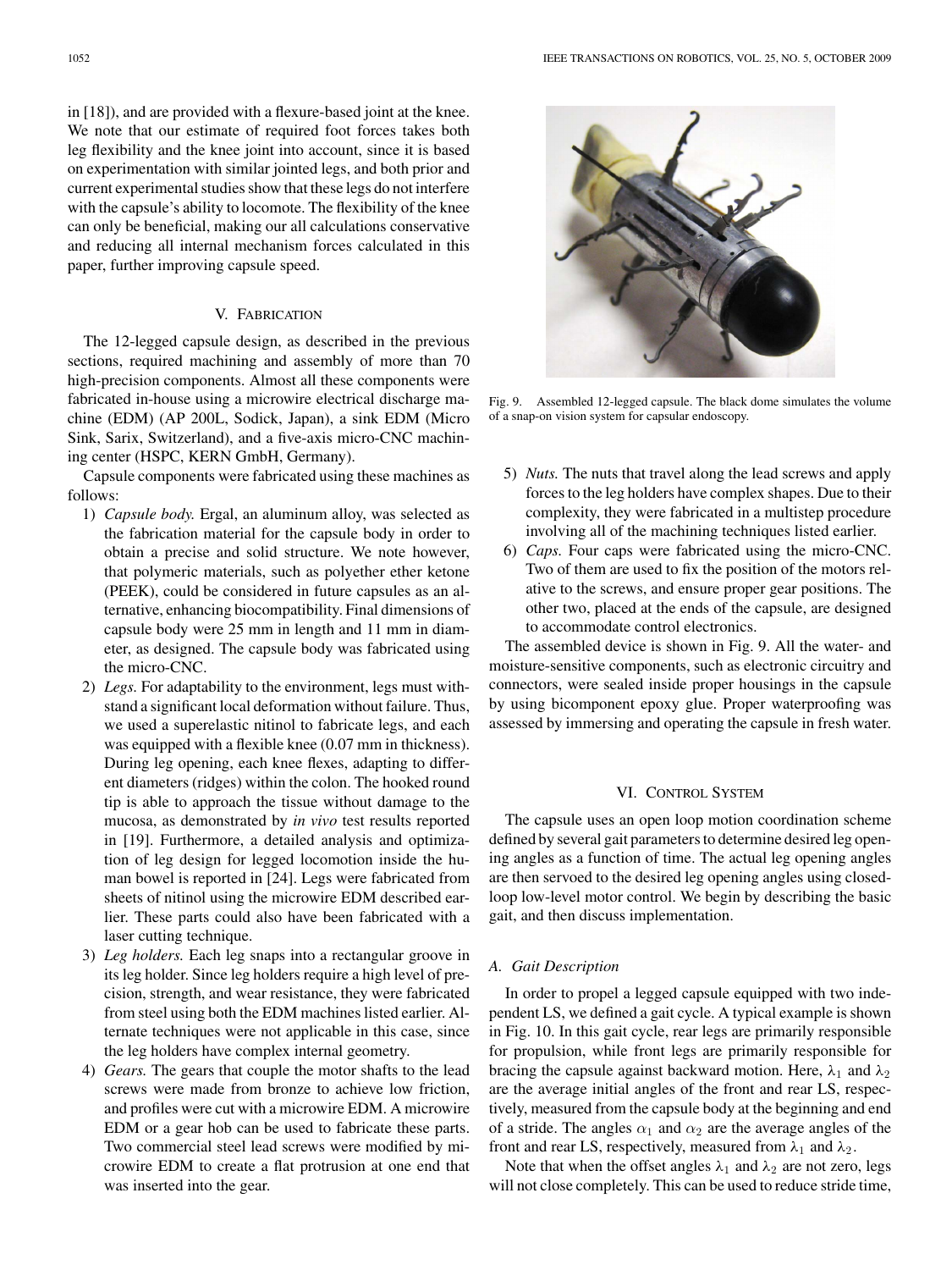

Fig. 10. A full locomotion gait cycle.

and helps prevent tissue from becoming caught underneath the legs as they close.

A second group of parameters shown in Fig. 10 define delays between LS activations. In particular, the  $\delta$  parameters define the time delays between the end of the rear LS action (either opening or closing) and the start of the same action by the front LS. Regarding the activation of the rear LS, we found it more straightforward to work with angular rather than time delays. However, the two are approximately equivalent due to closedloop control. Thus, the rear LS starts its action (either opening or closing) as soon as the front LS reaches the  $\beta$  angular value. More precisely,  $\delta_1$  is the time delay between the end of rear LS opening and the beginning of front LS opening,  $\delta_2$  is the delay between the end of rear LS closing and the beginning of front LS closing,  $\beta_1$  is the angular difference between the front LS closing and the beginning of rear LS opening (i.e., the rear LS starts opening as soon as the front LS closes to  $\beta_1$ ), and  $\beta_2$  is the angular difference between the front LS opening and the beginning of rear LS closing.

Time delays  $\delta_1$  and  $\delta_2$  are important to guarantee tissue stabilization around the capsule, maximizing the effect of following actions (anchoring or propulsion), as will be further discussed in Section VII. The angular differences  $\beta_1$  and  $\beta_2$  are related to LS synchronization, and their contribution to gait efficiency is assessed experimentally, as described in Section VII.

#### *B. Control Implementation*

The onboard control electronics are based on a double microcontroller architecture that implements a back electromagnetic force strategy for driving the two brushless motors [27]. The first microcontroller is a CC2430 (Texas Instruments, Inc.), enabling wireless bidirectional communication with the user– control interface. This device receives the gait parameters and drives one motor through a custom MOSFET driver. The second motor is driven by a C8051F311 microcontroller (Silicon Labs, Inc.) that receives input from a synchronous serial link to the CC2430. Details of this circuitry are reported in [28]. All electronic components were placed on two circular circuit boards with a diameter of 9.7 mm and a thickness of 2.35 mm. These boards were placed inside the caps on the two ends of the capsule.



Fig. 11. Computer-aided design (CAD) of the magnetic encoder integrated onboard the 12-legged capsule.



Fig. 12. Snapshot of the human–machine interface for capsule control.

Closed-loop control of both LS was enabled by the integration of two magnetic encoders developed by Sensitec GmbH. The single sensing system consisted of a ring micromachined from NdFeB, magnetized with 16 poles and glued on the secondary gear, as represented in Fig. 11. A pole-fitted anisotropic magnetoresistive (AMR) sensor was mounted on a printed circuit board and placed close to the magnetic ring. In combination with a comparator, rectangular signals were generated at the sensor output that was connected to a counter input of the microcontroller driving the motor connected to the primary gear. A resolution of  $5.6°$  for the rotation of the secondary gear was obtained. Both LS were equipped with this sensing system.

A human–machine interface (HMI), represented in Fig. 12 was developed using Labview 8.2 (National Instruments). This allows the user to input gait parameters, as defined in Section VI-A, send them to the capsule via the telemetry link, and obtain feedback from the magnetic encoders. The HMI is designed to include real-time streaming image display, as shown in Fig. 12, that will come from a camera attached to the front of the capsule (this camera had not yet been integrated for the experiments described in this paper, but will be similar to the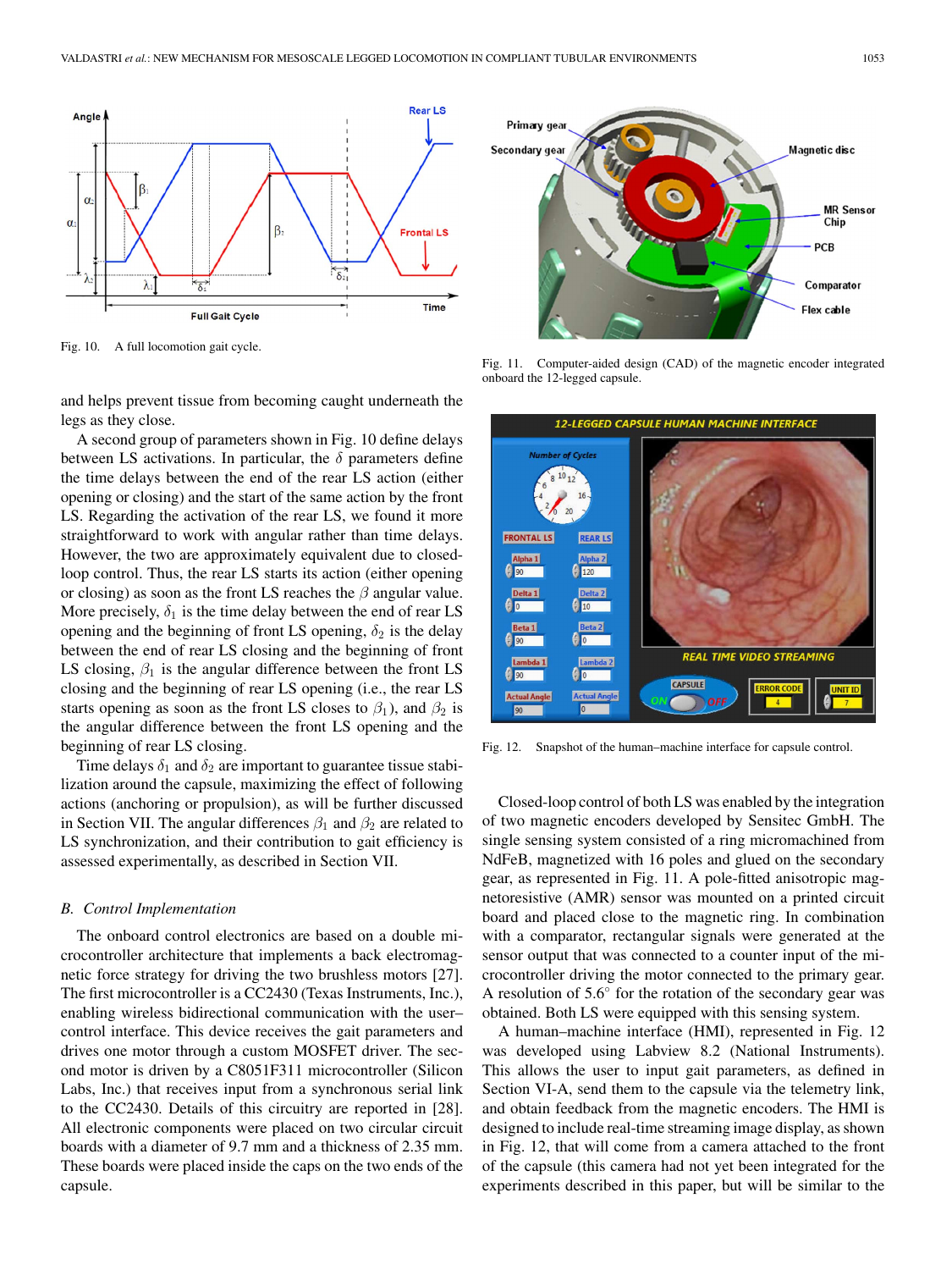cameras used on prior capsules, e.g., [19]). Finally, an error message dialog box enabled feedback to the user in case of malfunctions. The communication between the HMI, running on a standard PC, and the capsule was achieved by a purposely developed dongle, bridging the telemetric link and a universal serial bus (USB) port of the PC. The electrical components of the dongle are a USB/UART converter (UM232R, FTDI Chip, U.K.) and a CC2430 wireless microcontroller.

## VII. EXPERIMENTAL RESULTS

# *A. Bench Testing*

A first set of experiments was designed to verify that the capabilities of the prototype satisfied design specifications. We first measured the maximum opening angles of each leg and compared them to the design objectives reported in Table I. All measured angles were within  $\pm 2°$  of design objectives, confirming the effectiveness of fabrication and assembly. We then experimentally determined the time required for a full cycle (opening and closing) of one unloaded LS to be 23 s, which was in close agreement with the theoretical value of 21 s reported in Section IV-B. Lastly, using a load cell (FMI-210B5, Allurius, Germany) we measured the maximum pulling force that a single LS can produce to be 3.8 N. This implies an average force of 0.63 N per leg, which is in close agreement with the 2/3 N estimate used in design. Further experiments described below demonstrate that the values measured here are sufficient for propulsion.

# *B. Closed, Straight Phantom Model Trials*

A second set of experiments designed to evaluate the locomotion ability of the capsule was then performed using a closed, straight *ex vivo* model. The experimental setup was the same as that used to evaluate previous legged capsule prototypes in [18] and [19], namely a fixture capable of holding a tubular structure such as the gut at both ends. Freshly excised porcine colon specimens were obtained in compliance with standard medical and ethical guidelines from a 50 kg pig, thus presenting an average diameter similar to that of human beings [29]. The tissue samples were stored in a refrigerated isoosmotic physiological solution to preserve tissue structure and surface properties before testing. To maintain tissue hydration during testing, the colon was hydrated with 1 ml of the solution every 3–5 min, with excess fluid blotted away. Furthermore, to rule out the effects of tissue degradation over time, testing time for evaluation of speed and thrust force was limited to 15–20 min from start to end per sample.

The colon specimen was fixed at both ends of the testbed, as shown in Fig. 13(a). This setup also made it possible to adjust the path that the capsule traverses by changing the height and the distance between the fixtures. We used a configuration where the colon was freely suspended with its lumen collapsed. These tests were performed with a wired power supply.

Using this setup, we conducted an experiment to compare tissue distension capabilities of the capsule against those of our previous eight-legged design [19]. As described in Section II-B,



Fig. 13. Experimental apparatus used for (a) straight and (b) vertical *ex vivo* experiments.



Fig. 14. Evaluation of colon wall distension when (a) 4 or (b) 6 legs are included in a single LS. External views of the capsules in the colon are shown in the left images, while endoscopic views of the capsules inside the lumen are shown on the right.

increasing the number of legs and modifying their position so that LS do not align axially (see Fig. 3), distributes the radial forces more evenly, thus reducing the potential for foot slippage and minimizing possible irritation to the lumen wall. As is clearly visible in Fig. 14, the 12-legged capsule [Fig. 14(b)] distended the colon wall in a more uniform manner than the previous eight-legged capsule [Fig. 14(a)].

We then used the straight phantom model to determine a suitable gait for the capsule. Through extensive experimentation with many gait profiles, we obtained the gait represented in Fig. 10. This was due to the following considerations:

- 1) At the beginning of the gait, front legs should open to center the capsule in the lumen and to firmly attach it to the tissue.
- 2) The rear legs should open while the front legs are closing for immediate, effective propulsion.
- 3) When the rear legs are fully open and before they begin to close, the front legs should be fully open in order to brace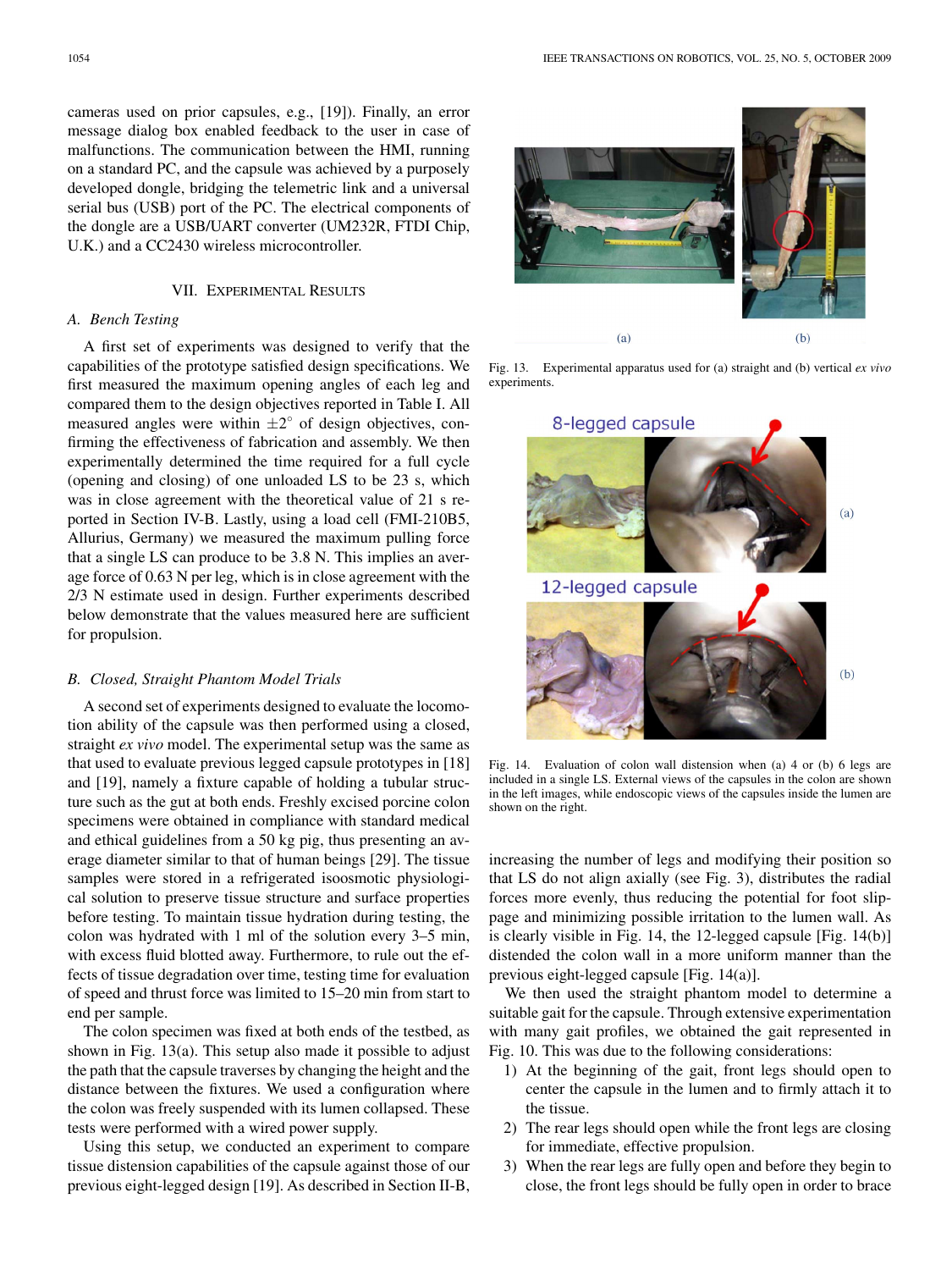the capsule against backward motion. For this reason, we set  $\beta_2 = \alpha_1$ .

- 4) Immediately after the rear legs finish opening, a time delay  $(\delta_1)$  is useful to stabilize the capsule inside the lumen. This enables reliable anchoring of the rear LS before the front LS begins to open, preventing backward motion. However, this delay should be as short as possible, since it also increases total gait time.
- 5) Similarly a delay  $(\delta_2)$  is useful for stabilization after closure of the rear legs and before front legs begin to close, improving propulsion.

After determining this gait profile, we simultaneously tuned all eight different gait parameters described in Section VI-A experimentally. Gait effectiveness was evaluated not only in terms of maximum capsule speed, but also in terms of quality of motion, e.g., centering the capsule in the gut, minimizing potential leg failure, minimizing the potential for tissue entrapment, and uniformity of motion. While a higher speed is desirable in order to reduce the total time of the medical procedure, quality of motion is important for ensuring both safety for the patient and effectiveness of diagnostic results. All tests were performed five times in order to obtain statistical relevance.

Based on the earlier considerations, we experimentally determined gait parameters of  $\alpha_1 = 80^\circ$ ,  $\alpha_2 = 110^\circ$ ,  $\lambda_1 = 40^\circ$ ,  $\lambda_2 =$  $40^{\circ}, \delta_1 = 0.5 \text{ s}, \delta_2 = 0.5 \text{ s}, \beta_1 = 30^{\circ}, \text{and } \beta_2 = 80^{\circ}.$ 

With a similar setup, the maximum pulling force of the capsule in the intestine was measured. The load cell described previously was connected to the back of the capsule with a wire through a spring. The recorded value, which depends mostly on the friction between the legs and the colon wall, was 0.2 N.

Vertical locomotion was also demonstrated using the closed straight phantom model. The capsule was inserted into a vertical, loose colon, and net propulsion against gravity was observed, in the manner illustrated in Fig. 13(b).

# *C. Lower GI Phantom Model Trials*

A third set of experiments was carried out using a lower GI phantom model, consisting of an anatomical model of the abdominal, chest, and pelvic cavities, with additional accessories for the simulation of organs (e.g., liver, spleen, and sphincter). In addition, the model has fixtures aligned in the shape of human mesentery for the attachment of *ex vivo* animal intestine. Fresh porcine colon, obtained and preserved, as described in the previous section, was attached alongside the fixtures. Once fixed, the colon can be set up to simulate typical anatomical characteristics, such as the angles and alignment of the sigmoid curve and the sharpness of the left colonic flexure. We used the human-like large bowel geometry model to verify the capsule capability in realistic human-like conditions, as represented on the left side of Fig. 15. The locomotion parameters were set according to the results of the best performance found earlier.

The capsule was able to propel itself through all the parts of the lower GI phantom model, including the hepatic and splenic flexures, thus demonstrating improved capability over the previous eight-legged capsule prototype [19]. The capsule crawled with an average speed of 5 cm/min. Considering a mean length



Fig. 15. Illustration of the lower GI phantom model (left) and endoscopic view of the capsule during locomotion in the colon (right).

of 140 cm for the entire colon, a full passage would take less than 30 min, and is thus within the time frame of a standard colonoscopy. An endoscopic picture of the capsule crawling in the colon can be seen on the right-hand side of Fig. 15.

# VIII. DISCUSSION

There are several features of the capsule and lead screw/slotfollower design that merit additional discussion. For example, we anticipate that in addition to distending tissue more uniformly, the number and placement of legs (LS closer to one another and offset radially, as shown in Fig. 3) on the 12-legged capsule will enable it to navigate sharp corners like the colon's splenic flexure, which has been challenging for prior prototypes. We leave verification of this expectation to future *in vivo* studies.

Another noteworthy property of the lead screw/slot-follower design is that in principle, it allows novel footfall patterns to be created within a single stride. Each leg in a single LS may have a different length,  $\overline{OC}$  dimension, and  $\overline{OD}$  dimension. These differences permit legs in a single LS to open with different velocities and to different angles, even though they share a common actuator. The analyses in this paper provide a design space under which this may be exploited to create desired footfall patterns. However, we note that drastically different footfall patterns may be impractical for a capsule as small as ours, because there is little flexibility in  $\overline{OC}$  dimensions, it is desirable for the overall capsule to remain short (meaning that  $\overline{AD}$  should be as short as possible), and legs should open to a maximum angle greater than  $90^\circ$  to engage the colon wall. However, if the design were scaled up or down in the future for a different application, such footfall pattern flexibility may be useful.

We also note that the mechanical module of the capsule alone is 25 mm in length in our design, and the length of the capsule is 29 mm when the end caps and electronics they house are included. If we also consider the volume required by a snap-on vision system for capsular endoscopy, typically  $300 \text{ mm}^3$ , the total length will be 33 mm. At these dimensions, it is likely that only a certain percentage of the population will be able to swallow the complete device. Thus, while our capsule represents a significant volume and length reduction compared to prior designs, some further miniaturization is needed before robotic capsules are generally applicable for all throat sizes. An alternative (since the throat is the limiting factor in terms of capsule size) is to swallow the capsule in several pieces (e.g., motor module, camera module, electronics module, power module)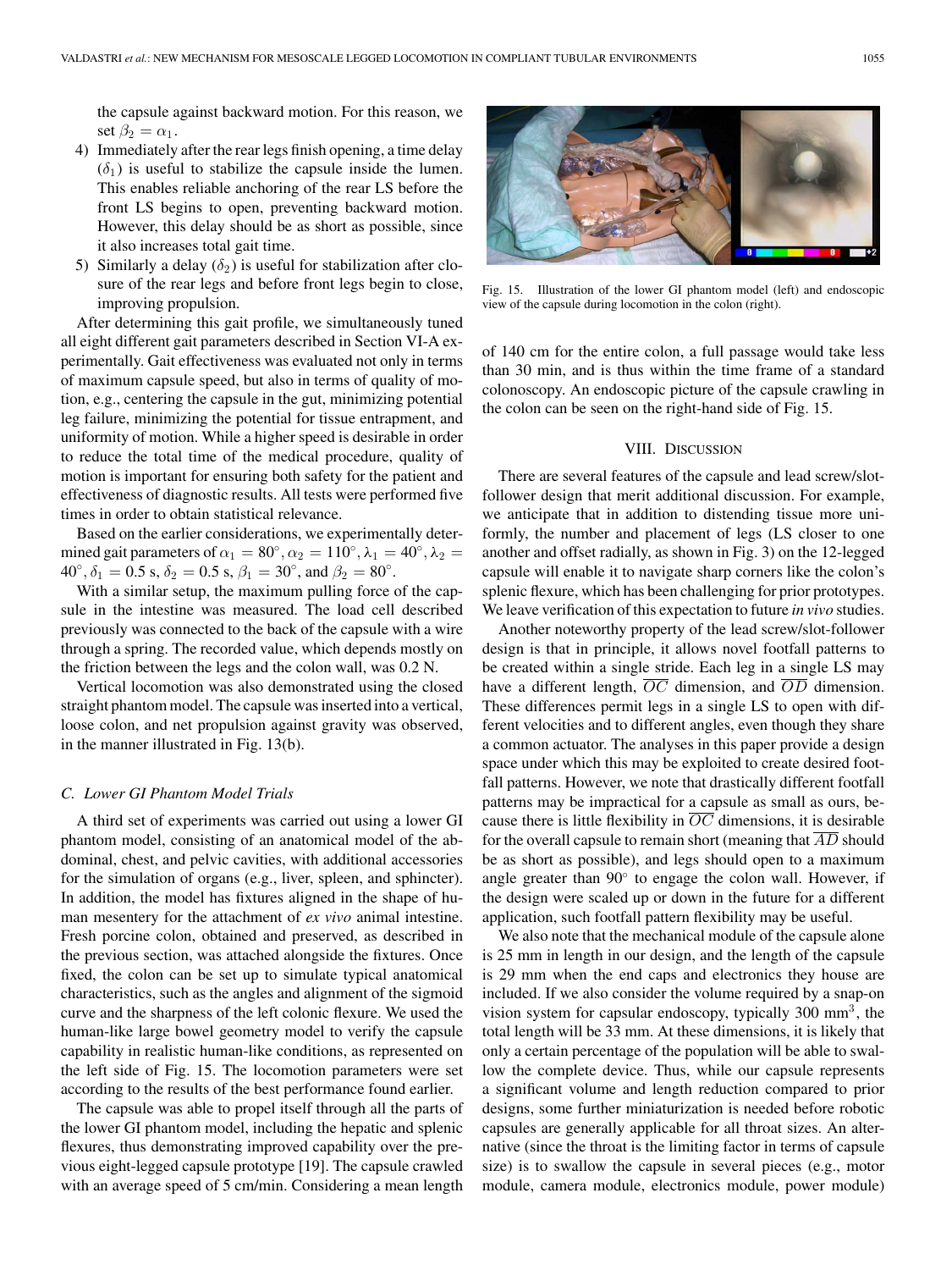that assemble in the stomach to form a complete capsule robot. This concept is similar to an ongoing effort to create assembling reconfigurable endoluminal surgical systems [30].

Another area of potential future research is in gait design. The locomotion gait used in this paper is essentially open-loop motion coordination, where time and angular delays, namely  $\delta$ and  $\beta$ , account for dynamic effects in the gait, allowing them to die out before the next step. A dynamic model of foot–colon interaction has the potential to improve capsule locomotion, and will be studied in future work.

Finally, power is an important consideration for a capsule robot such as ours. For the experiments described in this paper, the capsule was connected to external power using wires. Eliminating them is an important challenge in future capsule robot design. Average power required for locomotion of our capsule was experimentally measured to be 430 mW, and the vision system we have used on previous capsules requires 180 mW for real-time streaming image transmission at video graphics array (VGA) resolution. Considering a 3.3 V supply, the average current required by the capsule under full load will be 184 mA. This implies that a 100 mA·h battery would provide enough energy to complete an entire 30 min colon transit.

Note, however, that this calculation is somewhat conservative, since peristalsis will assist the capsule's motion, and may even be intentionally harnessed during portions of the journey that are not of interest to the desired diagnostic procedure. Commercial batteries having a nominal capacity of 120 mA·h would provide a margin of safety and the ability to capture additional images of other parts of the GI tract. The smallest examples of such batteries (e.g., the TLM-1030 from Tadiran, Israel) are generally approximately the same size as the capsule itself (10 mm diameter by 30 mm long). Such a battery is encapsulated in a trailing plastic module shown attached to the capsule in Fig. 1. Whether this bimodular power solution will be accepted by both the medical community and patients themselves is an important issue that the authors are currently carefully evaluating.

Another promising potential solution is wireless power delivery, as described in [31]. This approach could be implemented by using an external coil together with three small coils integrated inside the locomotion module. A continuous energy transfer can be used to feed the different subsystems or can be stored onboard in a rechargeable battery or a capacitor.

#### IX. CONCLUSION

While some miniaturization and power supply challenges remain in capsule robot design as discussed earlier, the mechanical locomotion module design, fabrication, and gait analysis results reported in this paper represent important steps toward a practical clinical legged capsule robot. Our lead screw/slot-follower mechanism enables miniaturization of the mechanical components of a legged capsule robot toward a swallowable size. We have also simultaneously added additional legs that are useful for tissue distention, and which we expect to enable the capsule to traverse flexures in the colon. The gait pattern we describe also enables the capsule to achieve higher speeds than prior designs while maintaining quality of locomotion. These speeds appear fast enough to enable the capsule to perform an inspection of the colon in a time period equivalent to current colonoscopy.

Replacing GI endoscopy with a swallowable capsule holds promise for improving patient comfort and safety during inspection of the colon, thus potentially enabling more effective screening of the GI tract for a larger number of patients. Swallowable capsules may also increase the number of people in the targeted screening group who undergo screening, by reducing indignity and discomfort.

#### ACKNOWLEDGMENT

The authors would like to thank novineon Healthcare Technology Partners GmbH, Tübingen, Germany, for assistance during the testing phase of the device. The magnetic encoder was developed by Sensitec GmbH within the framework of the VECTOR European Project. The authors are also grateful to N. Funaro, C. Filippeschi, and G. Favati for prototype manufacture, as well as E. Susilo, E. Buselli, S. Scapellato, and M. Domenichini for invaluable technical support.

#### **REFERENCES**

- [1] A. Cuschieri, "Minimally invasive surgery: Hepatobiliary-pancreatic and foregut," *Endoscopy*, vol. 32, no. 4, pp. 331–344, Apr. 2000.
- [2] B. V. MacFadyen and A. Cuschieri, "Endoluminal surgery," *Surg. Endosc.*, vol. 19, no. 1, pp. 1–3, Jan. 2005.
- [3] S. Schostek, H. Fischer, D. Kalanovic, and M. O. Schurr, "Microsystems in medicine—Results of an international survey," *Minim. Invasive Ther. Allied Technol.*, vol. 14, no. 6, pp. 360–368, 2005.
- [4] P. Dario, B. Hannaford, and A. Menciassi, "Smart surgical tools and augmenting devices," *IEEE Trans. Robot. Autom.*, vol. 19, no. 5, pp. 782– 792, Oct. 2003.
- [5] G. Iddan, G. Meron, A. Glukhovsky, and P. Swain, "Wireless capsule endoscopy," *Nature*, vol. 405, no. 6785, p. 417, May 2000.
- [6] G. D. Meron, "The development of the swallowable video capsule (M2A)," *Gastrointest. Endosc.*, vol. 52, no. 6, pp. 817–819, Dec. 2000.
- [7] L. Phee, A. Menciassi, S. Gorini, G. Pernorio, A. Arena, and P. Dario, "An innovative locomotion principle for minirobots moving in the gastrointestinal tract," in *Proc. IEEE Int. Conf. Robot. Autom.*, 2002, vol. 2, pp. 1125–1130.
- [8] P. Breedveld, "Development of a rolling stent endoscope," in *Proc. First IEEE/RAS-EMBS Int. Conf. Biomed. Robot. Biomechatron. BioRob.'06*, pp. 921–926.
- [9] B. Kim, H.-Y. Lim, K.-D. Kim, Y. Jeong, and J.-O. Park, "A locomotive mechanism for a robotic colonoscope," in *Proc. IEEE/RSJ Int. Conf. Intell. Robots Syst.*, 2002, vol. 2, pp. 1373–1378.
- [10] A. Moglia, A. Menciassi, M. Schurr, and P. Dario, "Wireless capsule endoscopy: From diagnostic devices to multipurpose robotic systems,' *Biomed. Microdevices*, vol. 9, no. 2, pp. 235–243, Apr. 2007.
- [11] A. Menciassi, M. Quirini, and P. Dario, "Microrobotics for future gastrointestinal endoscopy," *Minim. Invasive Ther Allied Technol.*, vol. 16, no. 2, pp. 91–100, 2007.
- [12] F. Carpi, S. Galbiati, and A. Carpi, "Controlled navigation of endoscopic capsules: Concept and preliminary experimental investigations," *IEEE Trans. Biomed. Eng.*, vol. 54, no. 11, pp. 2028–2036, Nov. 2007.
- [13] Olympus Endocapsule. [Online]. Available: www.olympus-europa.com/ endoscopy/
- [14] H. Park, S. Park, E. Yoon, B. Kim, J. Park, and S. Park, "Paddling based microrobot for capsule endoscopes," in *Proc. Robot. Autom.'07 IEEE Int. Conf.*, Apr. 10–14, 2007, pp. 3377–3382.
- [15] M. Karagozler, E. Cheung, J. Kwon, and M. Sitti, "Miniature endoscopic capsule robot using biomimetic micro-patterned adhesives," in *Proc. Biomed. Robot. Biomechatron.'06. BioRob'06. First IEEE/RAS-EMBS Int. Conf.*, Feb. 20–22, pp. 105–111.
- [16] P. Dario, P. Ciarletta, A. Menciassi, and B. Kim, "Modelling and experimental validation of the locomotion of endoscopic robots in the colon," *Int. J. Robot. Res.*, vol. 23, no. 4–5, pp. 549–559, 2004.